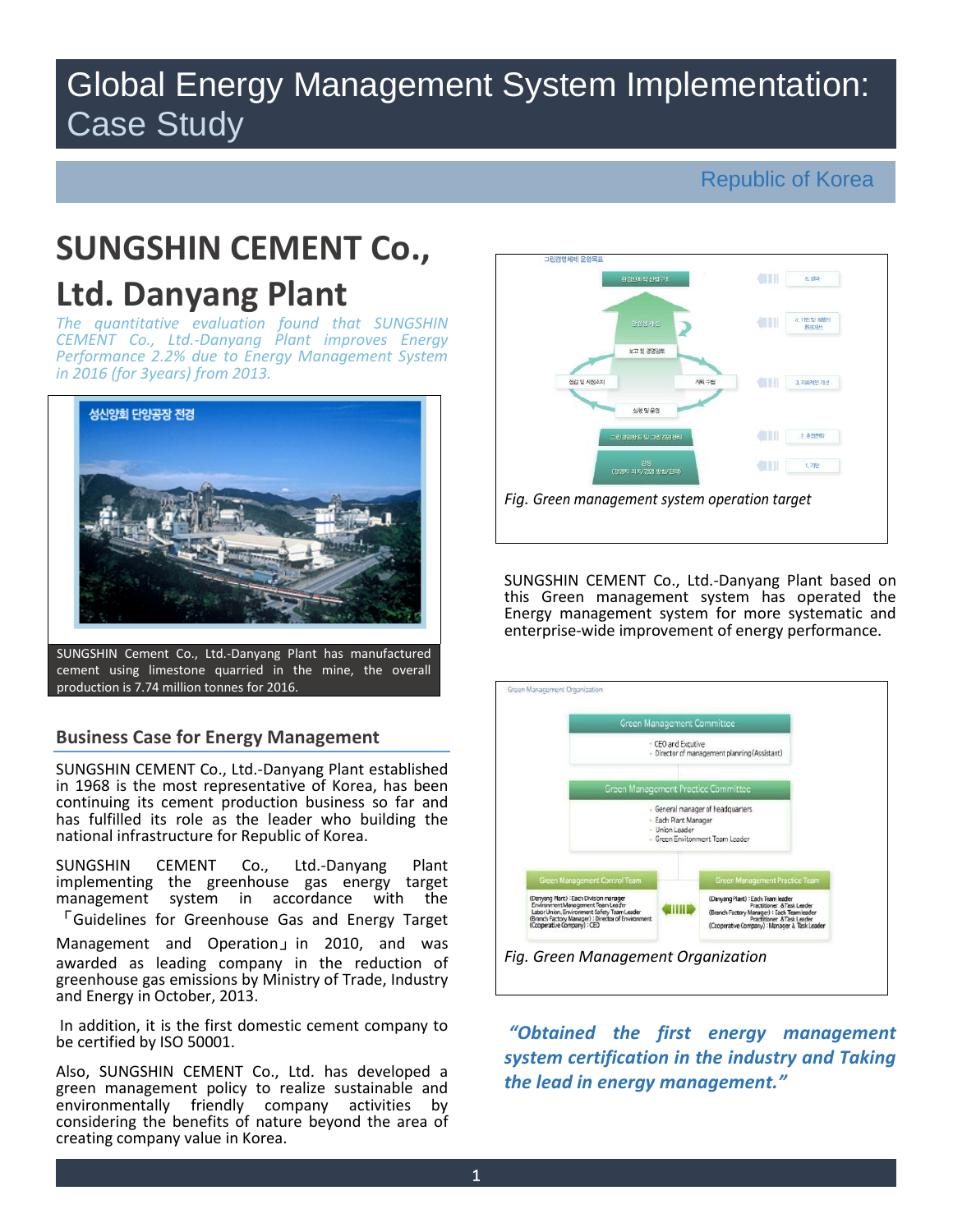| <b>Case Study Snapshot</b>                                                |                                                      |  |  |  |
|---------------------------------------------------------------------------|------------------------------------------------------|--|--|--|
| <b>Industry</b>                                                           | <b>SUNGSHIN CEMENT</b><br>Co., Ltd.-Danyang<br>Plant |  |  |  |
| <b>Product/Service</b>                                                    | <b>Portland Cement</b>                               |  |  |  |
| Location                                                                  | Danyang                                              |  |  |  |
| <b>Energy Management System</b>                                           | ISO 50001                                            |  |  |  |
| <b>Energy Performance</b><br><b>Improvement Period</b>                    | 3year                                                |  |  |  |
| <b>Energy Performance</b><br>Improvement (%)<br>over improvement period   | 2.2%                                                 |  |  |  |
| <b>Total energy cost savings</b><br>over improvement period               | 7,656,220 USD                                        |  |  |  |
| <b>Cost to implement EnMS</b><br>(just for capital investment)            | 10,527,303 USD                                       |  |  |  |
| Payback period (years)<br>on EnMS implementation                          | 1.3 years                                            |  |  |  |
| <b>Total Energy Savings</b><br>over improvement period                    | 627,726 (GJ)                                         |  |  |  |
| Total CO <sub>2</sub> -e emission<br>reduction<br>over improvement period | 59,245                                               |  |  |  |

# **Business Benefits Achieved**

SUNGSHIN CEMENT Co., Ltd.-Danyang Plant has established the total energy target of Danyank Plant at the beginning of the year based on the energy consumption level of the previous year.

In the case of the cement industry, it is difficult to find the reduction technology except for replacing old parts or new equipment as a device industry. So, reducing energy by increasing clinker production efficiency and reducing the amount of clinker used to produce cement are the most energy saving forms.

As part of energy management, SUNGSHIN CEMENT Co., Ltd.-Danyang Plant conducted a performance evaluation on energy saving through third party verification conducted by the Korea Energy Agency to estimate more accurate savings while managing the energy intensity before implementation of the energy management system internally.

As a result, the calculation of the savings of the energy management system performance evaluation and the calculation of the savings through the unit cost have similar characteristics. However, the reflection in the difference according to the base unit was different and we applied the linear regression analysis using statistical techniques rather than the energy intensity as an energy saving index as a KPI indicator for Danyang Plant and SUNGSHIN CEMENT Co., Ltd.

Using the same method, we can confirm the following a year's achievements in participating in the energy management system performance evaluation project promoted by Korea Energy Agency.

- Baseline period : in 2013
- Project period : in 2016
- Energy performance (electricity) : 4.9% (392,797 GJ)
- Energy performance (fuel energy) : 1.1% (234,929 GJ)
- Energy performance (total) : 2.2 % (33,137 GJ)
- Energy reduction costs : 7,656,220 USD /year

As a result of participating in the energy performance evaluation carried out by Korea Energy Agency, it was found that there was a high correlation with clinker energy usage and it was also found that it is a more accurate model to evaluate the energy usage of the energy management system in order to evaluate the energy saving technology.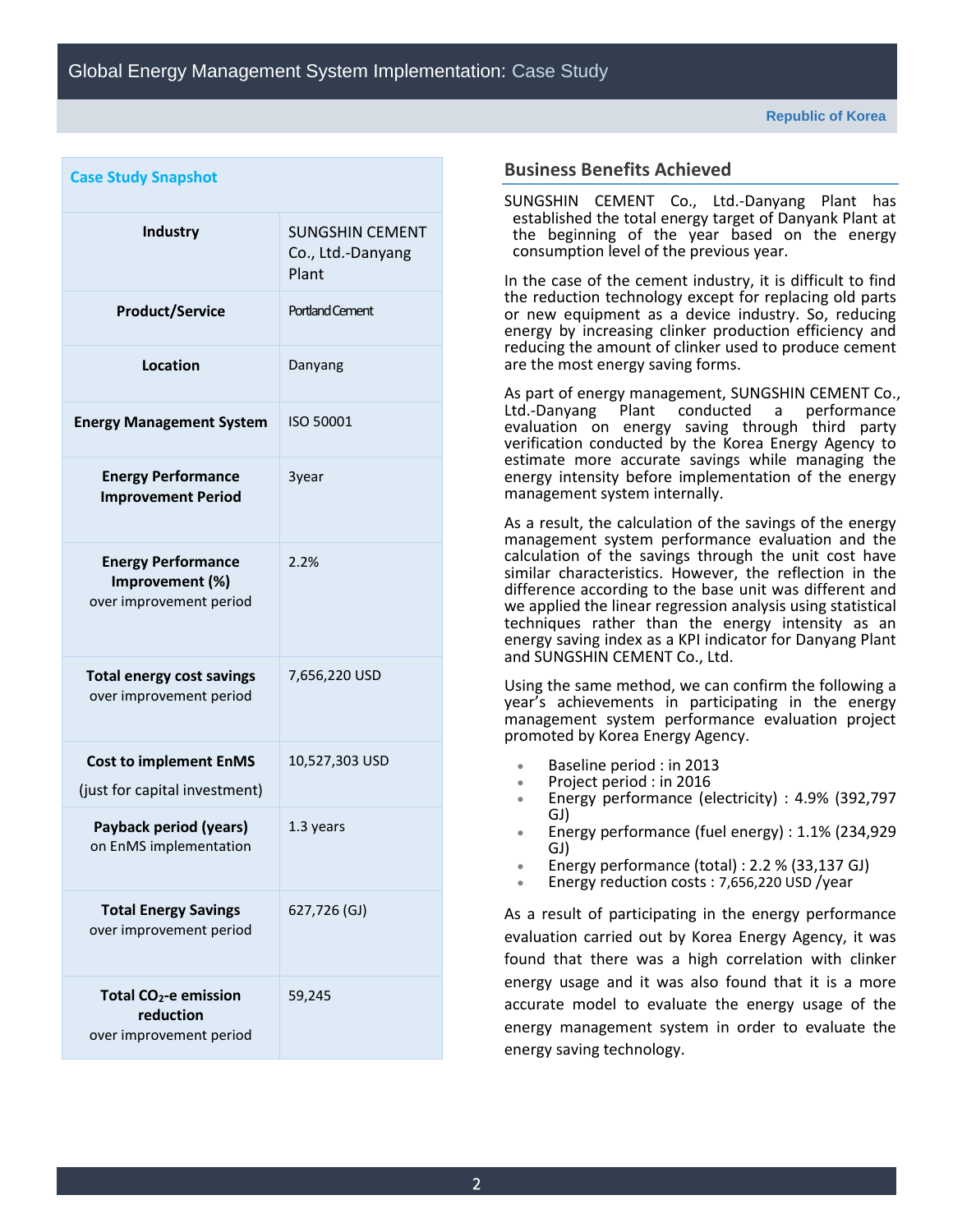## **EnMS Development and Implementation**

SUNGSHIN CEMENT Co., Ltd.-Danyang Plant established the energy management system and was certified ISO5001 in October 2013 for the first time among domestic cement industry.

|                            | <b>CERTIFICATE OF</b><br><b>APPROVAL</b>                                                                                                                                                                                           |
|----------------------------|------------------------------------------------------------------------------------------------------------------------------------------------------------------------------------------------------------------------------------|
|                            | SUNGSHIN CEMENT Co., Ltd. Dan Yang Plant                                                                                                                                                                                           |
|                            | IN MAEPO-GIL, MAEPO-EUP, DANYANG-GUN, CHUNGCHEONGBUK-DO, KOREA                                                                                                                                                                     |
|                            | Korean Standards Association hereby certifies that the<br>Energy Management System of the above organization<br>has been assessed and found to meet the requirements of<br>the standard and scope of certification detailed below: |
|                            | <b>CERTIFICATION No.</b><br>EnMS-0008                                                                                                                                                                                              |
|                            | STANDARD<br>KS A ISO 50001:2011/ISO 50001:2011                                                                                                                                                                                     |
|                            | SCOPE OF CERTIFICATION<br>MANUFACTURE OF CEMENT                                                                                                                                                                                    |
|                            | VALID FROM<br>28 April, 2017                                                                                                                                                                                                       |
|                            | VALID UNTIL<br>09 June, 2019                                                                                                                                                                                                       |
|                            | First Continenter Date : 10 June, 2013                                                                                                                                                                                             |
|                            | Dute of Issue : 20 April 2017                                                                                                                                                                                                      |
|                            | <b>KOREAN STANDARDS ASSOCIATION</b><br>305, Teheran-Ro, Gangnam-Go, Seoul, Korea                                                                                                                                                   |
| KSA                        | The Accreditation Mark( <a> <a> </a> (a) indicates accreditation in respect of those activities covered<br/>by the Accreditation Certification Number KAB-EN-03.</a>                                                               |
|                            |                                                                                                                                                                                                                                    |
|                            |                                                                                                                                                                                                                                    |
|                            |                                                                                                                                                                                                                                    |
| Fig. ISO 50001 certificate |                                                                                                                                                                                                                                    |

#### **Organization**

The organizational structure of the SUNGSHIN CEMENT Co., Ltd.-Danyang Plant consists of a sub-manager who is an administrative agent under the plant manager, who is the CEO, and each team carries out its roles and activities. The production planning team is responsible for the overall task of establishing factory energy usage plans and managing energy and the QA team carries out activities to reduce energy consumption through quality control of production products.

Production 1 and 2 teams, resource management and business development teams conduct energy saving activities through finding points that can be saved and self-improvement activities by real-time energy usage monitoring. The facility management team, the management team and the environment team are responsible for equipment maintenance and also for high-efficiency equipment exchange and maintenance.



#### **Energy review and planning**

#### **Understanding of the current situation**

Various fuels and electricity are being used as Fence Diagram of SUNGSHIN CEMENT Co., Ltd.-Danyang Plant.

| 1. Fence Diagram                                                                                                                                                          | <b>항국에니사공단</b><br>$\bullet$                                                                                       |
|---------------------------------------------------------------------------------------------------------------------------------------------------------------------------|-------------------------------------------------------------------------------------------------------------------|
| 성신양회㈜ 단양공장                                                                                                                                                                | 竹枝<br><b>In E13 N</b><br>On ag cas certain.<br>推进地<br>companies Pennings t/Stayer resalented<br>1544 (7993)<br>登鞋 |
| <b>D.H.W.</b><br><b>CD</b> OR<br><b>Raw Material (N)</b><br>0.7%<br>1) Quarry<br><b>Corp.</b><br><b>GAN MANUFACTS</b><br>2) Raw MIII<br>$-6.0 - 1$<br><b>Comma</b>        | 25.5 % 00<br>$ \bullet$<br>常型飲み業<br>œ<br>0.0 %<br>0.256<br>5) Shipment<br>ை<br><b>CEMMES</b><br>9.0%<br>$\alpha$  |
| $\bullet$<br><b>Geardin</b><br>55.8%<br>5-13 Coal Mill<br>cu.<br>35 Killer<br><b>THREE</b><br><b>CHH</b><br>$\ddot{\bullet}$<br>WORLD DOWN ACTIVITY AND LOTS CO., 17 A.M. | Clinker<br>Storage<br>4) Cement Mill<br><b>Roman</b><br><b>M</b> Suit Materials                                   |
| Fig. Fence Diagram (2016)                                                                                                                                                 |                                                                                                                   |

Most of the energy consumption of SUNGSHIN CEMENT Co., Ltd.-Danyang Plant is used in firing furnace, and it is mostly fuel. In the case of electric, most of them are used in the crushing process (raw material & cement) and the firing furnace.

#### **Significant Energy Use (SEU) Drawing**

Reducing kiln energy consumption by reducing the use of clinker (the intermediate product of cement) as a result of sintering is an important energy saving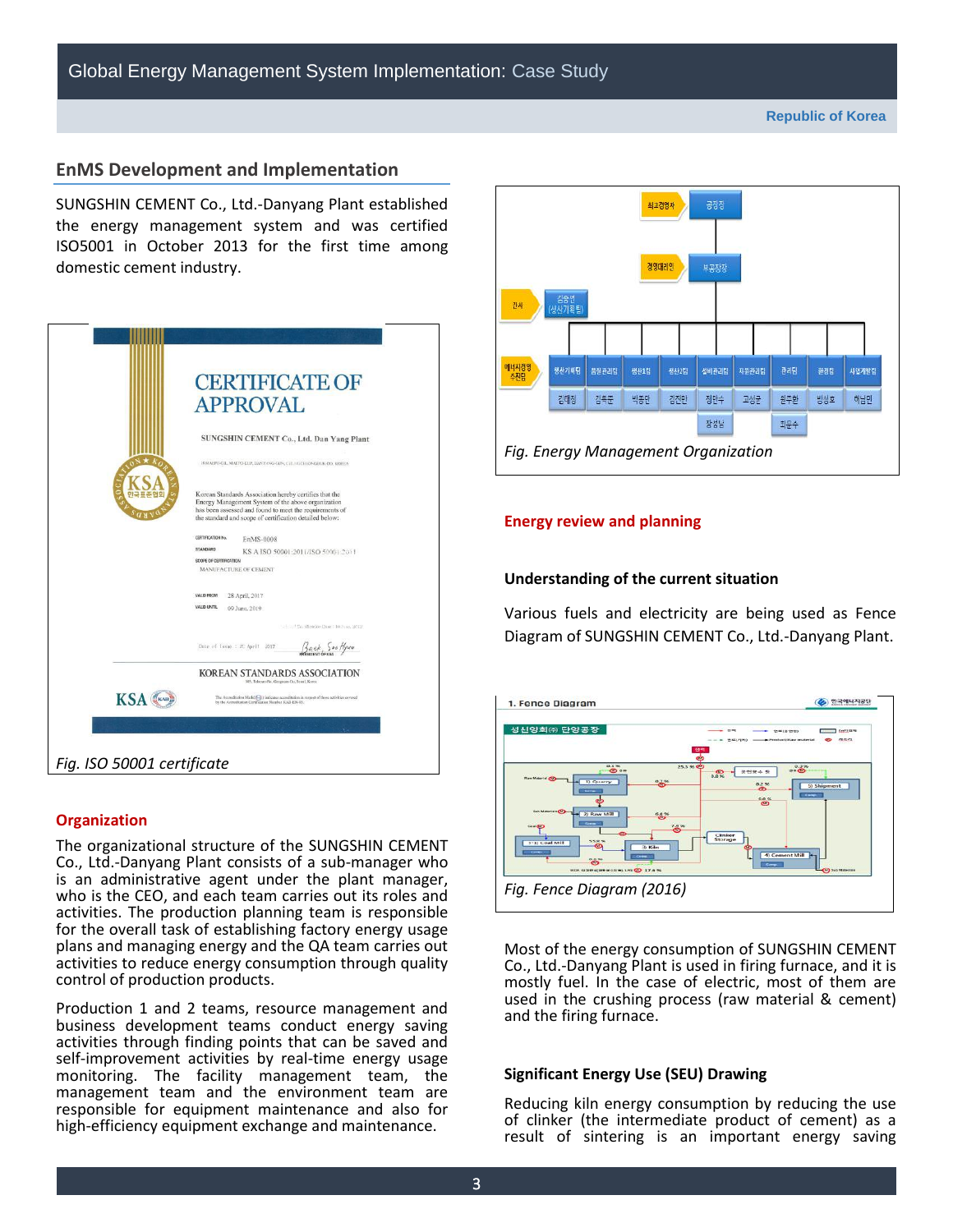**Republic of Korea**

measure because almost energy is used in sintering process in SUNGSHIN CEMENT Co., Ltd.-Danyang Plant.

Therefore, we designate firing furnace as important energy use and find opportunity to improve efficiency<br>through operation management and facility through operation maintenance activities.

# *"Energy Savings Through Replacement of Clinker in Cement Manufacturing."*

### **Finding opportunities for improvement**

SUNGSHIN CEMENT Co., Ltd.-Danyang Plant manages the use of important energy in accordance with the operation management guidelines of the energy management system and the government personnel, management responsibility method and plan for the facilities concerned.

Because the energy consumption of each facility is considerable, the FEMS for energy management is being built and operated, and the fuel and raw materials of each facility are controlled by the pre-established process management system, and the quantitative feeder(W/F) is controlled according to the setting value of the operation panel at SUNGSHIN CEMENT Co., Ltd.- Danyang Plant.

Actual measured values measured by the quantitative feeder are transferred to the operation panel and stored. In addition, the RTDB value is stored in the TOPS production management system on a daily basis, and it is possible to grasp the production efficiency index against energy usage in real time.

In addition, a solar power generation facility is installed on the rooftop of the office building in order to save the power of the workplace a little.

SUNGSHIN CEMENT Co., Ltd.-Danyang Plant is making efforts to keep optimal system by putting budget in time to replace old equipment as well as equipped with factory energy management system itself and is doing its utmost to use energy efficiently.



*Fig. Solar power generation of SUNGSHIN CEMENT Co., Ltd.-Danyang Plant*

#### **Energy Performance Check**

#### **Identifying of Influential factors**

Factors affecting the energy consumption of SUNGSHIN CEMENT Co., Ltd.-Danyang Plant were estimated and analyzed.

The cement industry maintains an appropriate amount of clinker inventory by season in order to organically match demand and supply, and the demand for cement is adjusted by inventory (first-in and first-out) and production volume for the current month. Fuel used for clinker production accounts for more than 80% of the total energy use of the plant. The energy usage of the clinker inventory used in this process was calibrated to the production month.

And, the final impact factor was selected as cement production, which is the final product.

#### *Table. Impact factor drawing*

| <b>Energy</b>                      | Independent Variable (P-Value) | <b>F</b> -Test | $R^2$  |
|------------------------------------|--------------------------------|----------------|--------|
| source<br>Cement production amount |                                |                |        |
| Electricity<br>(GJ)                | 0.00                           | 0.00           | 89.42% |
| Fuel<br>(GJ)                       | 0.00                           | 0.00           | 98.54% |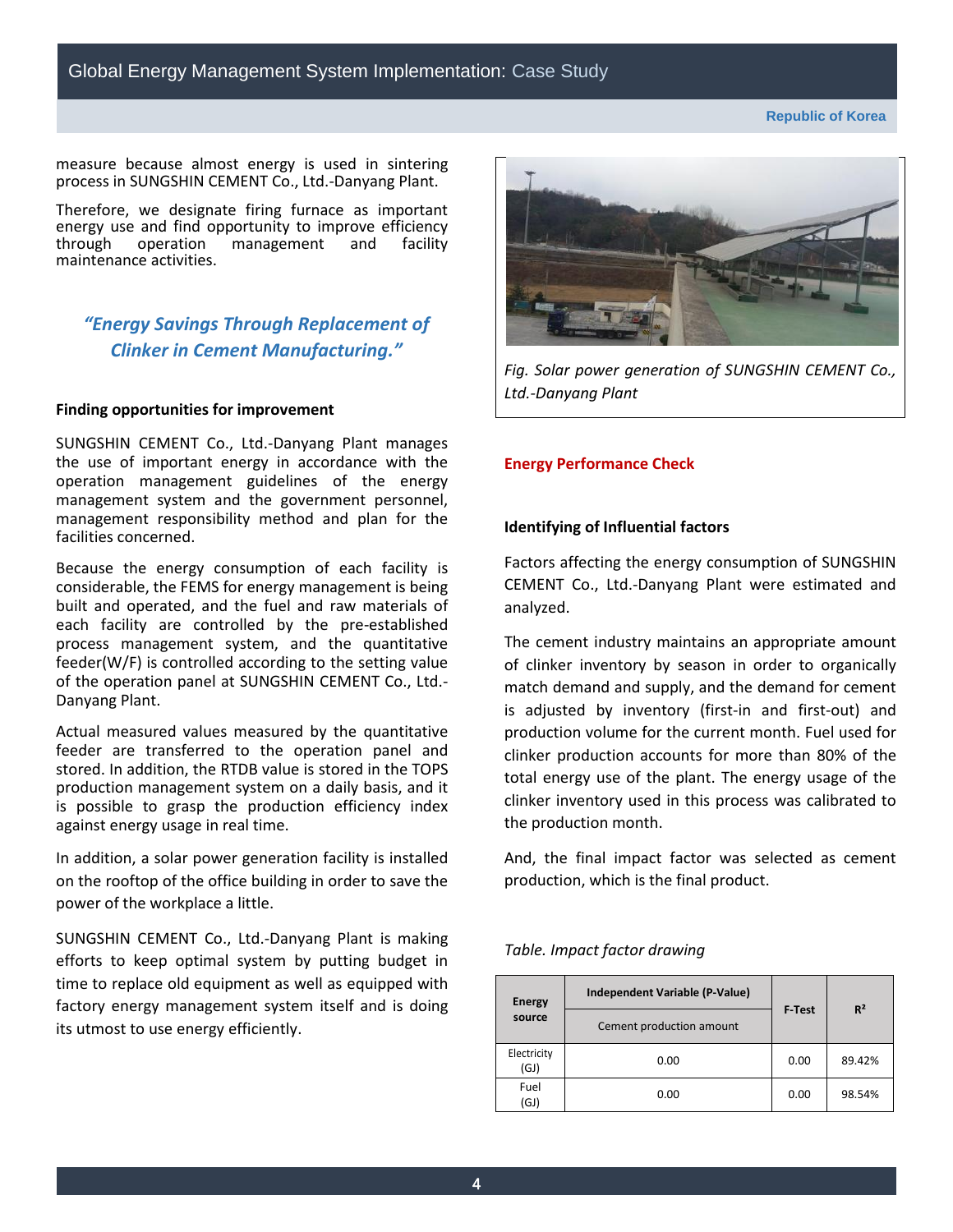#### **Republic of Korea**

#### **Energy performance drawing**

Using the derived influence factors, the energy performance of the three years of 2016 compared to 2013 was confirmed. As a result, the electricity 4.89%, fuel 1.12% and the whole plant 2.17% were achieved.

#### *Table. Energy performance drawing*

| <b>Division</b>                                                                   | Year | Electricity(GJ) | Thermal E(GJ) | Total(GJ)  |  |  |
|-----------------------------------------------------------------------------------|------|-----------------|---------------|------------|--|--|
| <b>Baseline</b><br>period                                                         | 2013 | 7,636,263       | 20,709,015    | 28,345,278 |  |  |
| Reporting<br>period                                                               | 2016 | 8,029,060       | 20,943,944    | 28,973,004 |  |  |
| Performance (GJ)                                                                  |      | 392,797         | 234,929       | 627,726    |  |  |
| Performance (%)                                                                   |      | 4.89            | 1.12          | 2.17       |  |  |
| 8277<br><b>97 XU23 85</b><br>+97:191 159 0.73 16                                  |      |                 |               |            |  |  |
| <b>M00000</b><br>1000000<br>18300000<br>11000000<br>1400000<br>1500000<br>1136000 |      |                 |               |            |  |  |
| 11000000                                                                          |      |                 |               |            |  |  |

## **Cost Benefit**

The cement industry is not a device industry and does not replace the entire plant. Most of the energy conservation activities are carried out by maintenance, but the amount of energy savings is insignificant compared to the amount used.

Most electricity-saving technologies replace industrial clinker to produce cement, which is the final product, to produce cement by injecting industrial by-products generated outside the plant. Of course, cement quality has remained the same or improved.

This energy saving is achieved by reducing the amount of clinker produced in the firing process that consumes most of the energy.



We confirmed the energy cost savings of about 7,656,220 USD during the performance period (2016) by implementing energy efficiency improvement activities.

The investment payback period for the savings activities excluding the internal manpower costs and the EnMS certification and related investment costs is about 1.3years, and the energy management system was able to confirm significant energy saving performance.

#### **Communication, Education and Tool**

In accordance with the energy management organization, every quarter, we are communication and gathering opinions through factory workshops on energy management and reduction activities and also hold workshops for energy, environment and safety and health in terms of environmental management.

In terms of energy management, internal training on energy management, las and regulations is being carried out, and management is actively encouraging the attendance of outside education and seminar attendance required for such personnel.

TPM activities internalized by tool of factory management and suggestions for energy saving of the members of the organization can be introduced at any time through internal meetings with each team leader, and the proposed contents are judged whether they are commercialized through energy review at weekly meetings.

In addition, issued and publicity about energy management of SUNGSHIN CEMENT Co., Ltd.-Danyang Plant are disclosed to the outside through homepage or media reports.